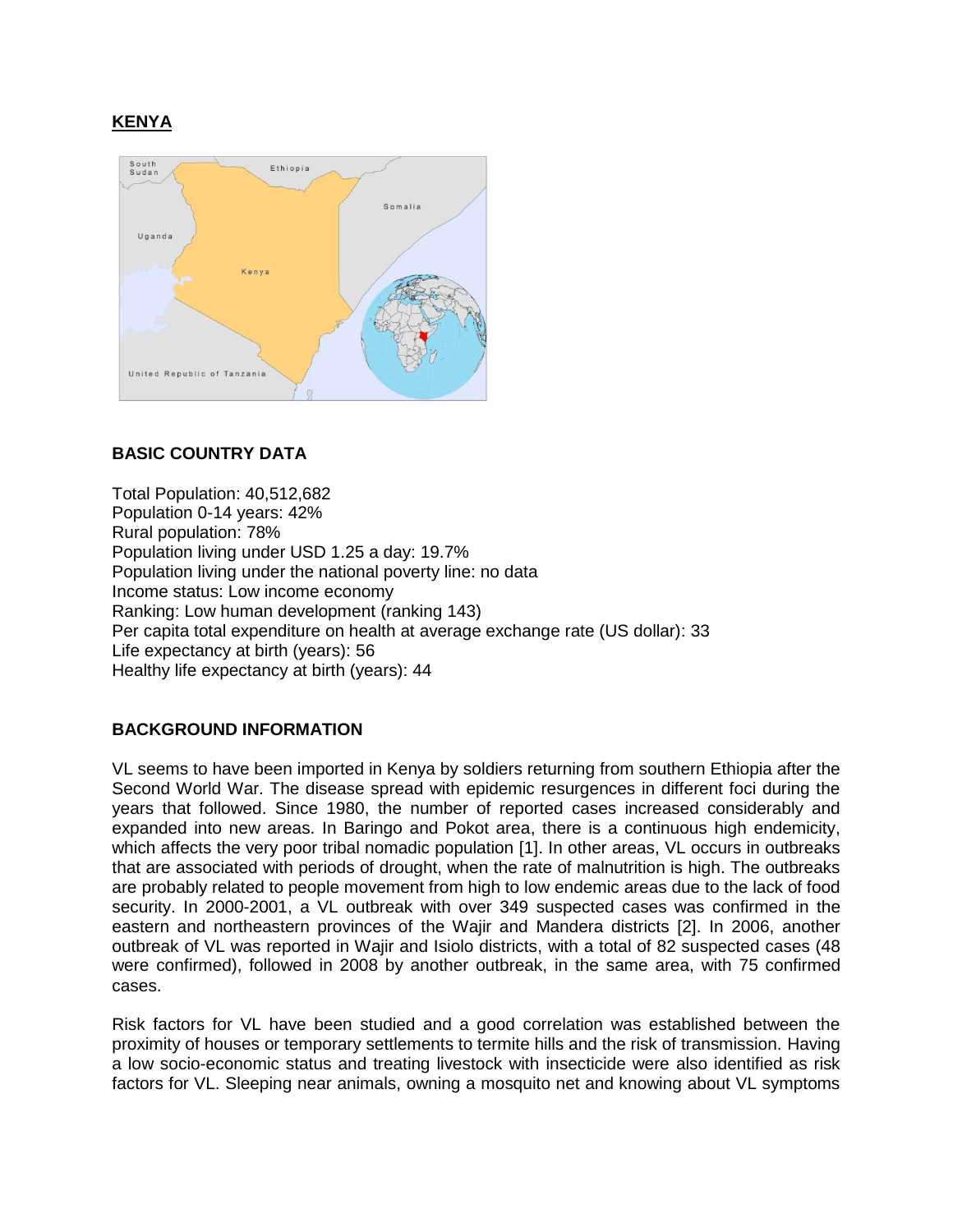were associated with a reduced risk of VL [3]. Transmission is believed to be mainly anthroponotic.

CL caused by *L. aethiopica* is well known in the mountainous regions, such as Mount EIgon, and in the Rift valley escarpments. With the extension of farming and grazing in the region, there is an increased risk of cases since farmers and shepherds tend to sleep in caves where the vector is present [1].

CL is caused by *L. major* in the lowlands of Baringo district. Both VL and CL mainly affect children and young adults.

Two cases of HIV-*Leishmania* co-infection have been reported.

| Leishmania<br>species | <b>Clinical form</b> | <b>Vector species</b>                     | <b>Reservoirs</b>                                          |
|-----------------------|----------------------|-------------------------------------------|------------------------------------------------------------|
| L. tropica            | <b>ZCL</b>           | P. guggisbergi                            | Procavia capensis                                          |
| L. aethiopica         | ZCL, DCL             | P. pedifer, P. aculeatus                  | Procavia capensis, Dendohyrax<br>arboreous, Cricetomys sp. |
| L. major              | <b>ZCL</b>           | P. duboscgi                               | Tatera sp. Aethomys sp.,<br>Arvicanthis sp., Meriones sp.  |
| L. donovani           | VL, PKDL             | P. martini, P. celiae,<br>P. vansomerenae |                                                            |

## **PARASITOLOGICAL INFORMATION**

## **MAPS AND TRENDS**

### **Visceral leishmaniasis**

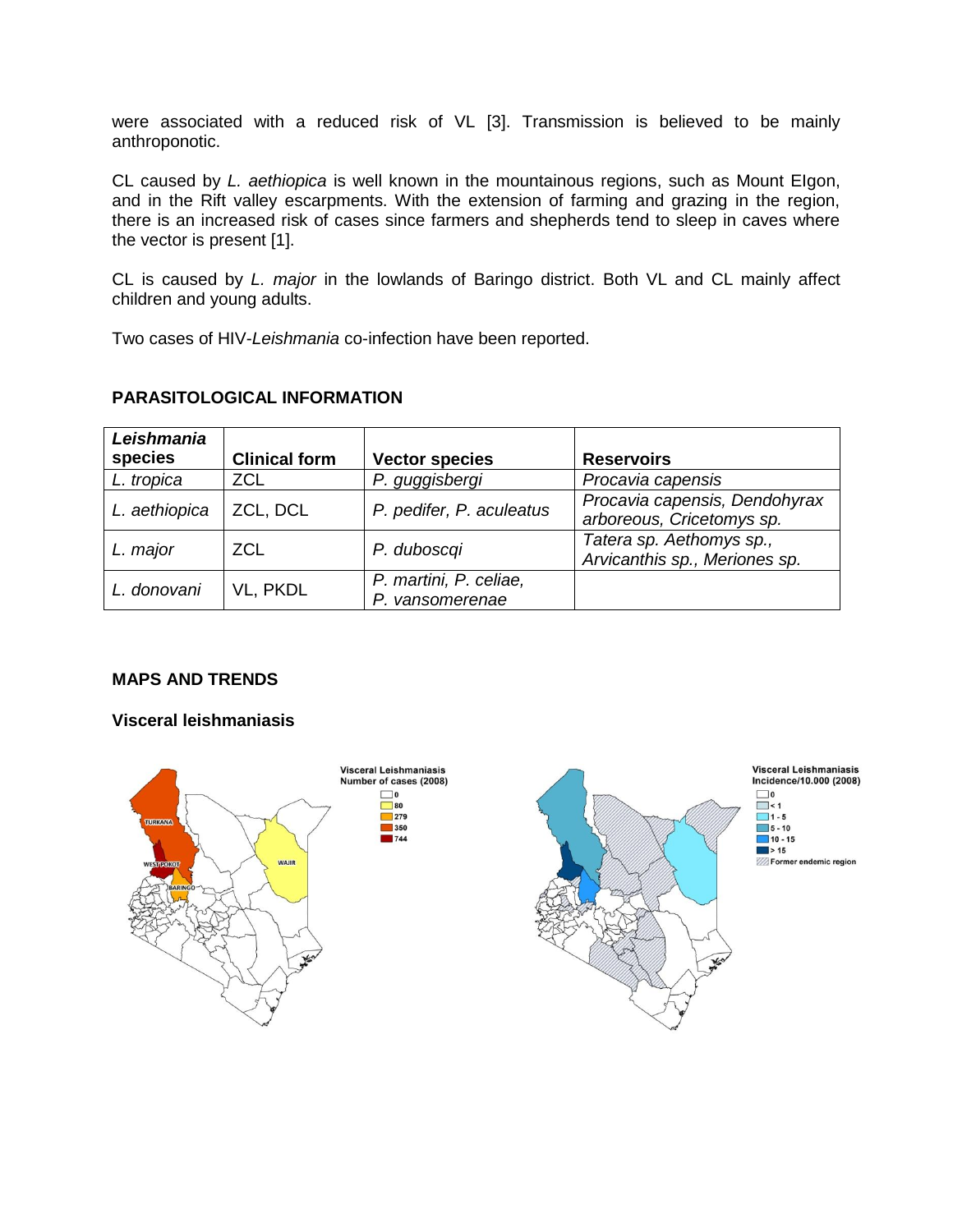## **Cutaneous leishmaniasis**



## **Visceral leishmaniasis trend**



# **CONTROL**

The notification of leishmaniasis is not mandatory in the country and there is no national leishmaniasis control program (it is planned for 2010 for VL and in 2012 for CL, depending on funding). Active human case detection is regularly performed in order to recruitment patients for clinical studies. There is no leishmaniasis vector control program, but in the east of the country, the case load was substantially reduced by the use of cloth sheets impregnated with insecticide (*Mbu cloth*) that were fixed on the inner walls of the rooms; and by the destruction of the breeding sites (termites hills and animals burrows) of the farming related vectors. There is a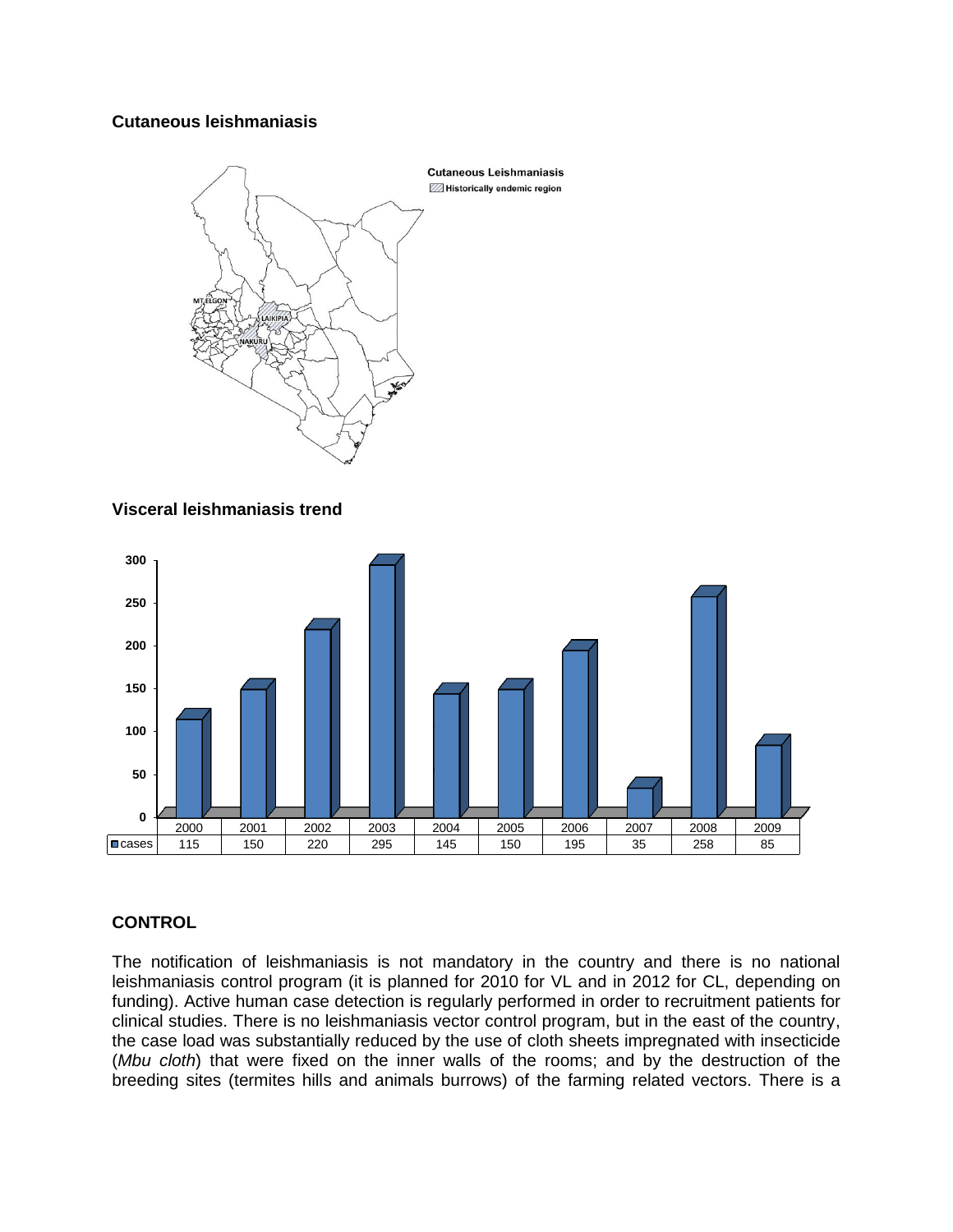bednet distribution program in the context of malaria control, but insecticide spraying is not regularly performed.

### **DIAGNOSIS, TREATMENT**

#### **Diagnosis**

VL: microscopic examination of spleen aspirate or DAT. CL: clinical grounds, confirmation by microscopic examination of skin lesion.

### **Treatment**

VL: antimonials, 20 mg Sb<sup>v</sup>/kg/day for 30 days. Cure rate is > 95%. Recurring disease occurs in 3% of cases and PKDL in 2%. Severe adverse events occur in 3% of cases. Case fatality rate is 0%. Second line: conventional amphotericin B, 1 mg/kg/day on alternate days for 15 days or liposomal amphotericin B (AmBisome).

CL: antimonials, 20 mg Sb<sup>v</sup>/kg/day for 40-60 days, sometimes up to 120 days. Cure rate is 80%. Allopurinol is also used.

## **ACCESS TO CARE**

Care for leishmaniasis is not provided for free. Due to the cost of antimonials purchased by the government (Pentostam, GSK), there is a cost sharing scheme in place, where patients have to contribute 1,000 KSH (12-13 USD) for treatment. Most patients are extremely poor and cannot afford this. However, considerable amounts of patients received free care through NGOs in 2007 and 2008 (MSF and Merlin), and at the KEMRI research institute (in the context of clinical trials).

There is no continuous drug supply in public health facilities. The Ministry of Health supplied 300 vials of Pentostam in 2008, which was not sufficient for the number of patients reported in public health facilities that year. WHO and UNICEF donated additional quantities of Pentostam in 2008 and 2009.

Apart from programs offered by NGOs, diagnosis of VL only takes place in hospitals, although treatment with antimonials can be continued on an out-patient base in health centers. Diagnosis of CL is only done at KEMRI research institute. As many patients live in remote areas, it is very difficult or impossible to reach treatment sites. They generally suffer major economic loss by missed working days while staying away from home in order to receive treatment.

As access to care is problematic, many patients resort to traditional healers before reporting to the hospital.

The private sector is not used for obtaining diagnosis and treatment.